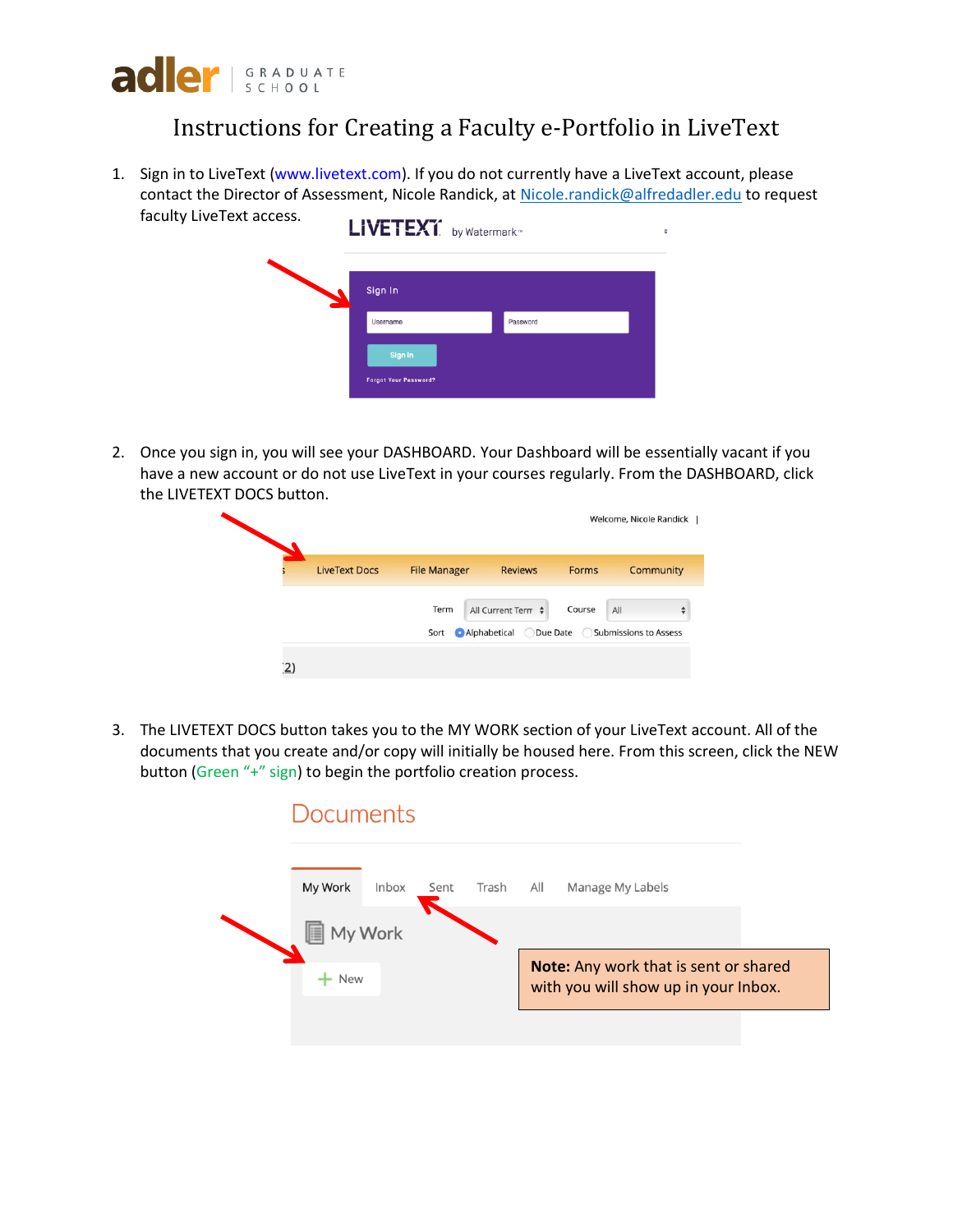

4. Once you click the NEW button, you will be taken to the Create a Document- Choose Template screen. Select and Click on the Adler Faculty folder and then **Faculty e-Portfolio**.

| Create a Document                                                                                                        |  |
|--------------------------------------------------------------------------------------------------------------------------|--|
| Choose Template<br>Search by template name                                                                               |  |
| MN: Adler Graduate School<br>Adler Faculty<br>Faculty e-Portfolio<br>Adler Home Folder<br>Adler CMHC<br>Adlerian Studies |  |
| Art Therapy                                                                                                              |  |

5. After choosing the "Faculty e-Portfolio" template, you should notice a template outline to the righthand side of the screen; scroll to the bottom of the screen and click on CREATE DOCUMENT (Green Box). You will then be able to give your portfolio a TITLE. Click on OK to complete the creation process.

|   | Contribution to Profession<br>⋒                |  |
|---|------------------------------------------------|--|
|   | 릙<br><b>Professional Development</b>           |  |
|   | Professional Development                       |  |
| 랡 | Licenses and Certifications                    |  |
| 랅 | <b>Professional Documentation</b>              |  |
|   | Teaching Resume and Cover Letter<br>$\bigcirc$ |  |
|   | <b>Create Document</b>                         |  |
|   |                                                |  |
|   |                                                |  |
|   | September 20, 2019<br><b>MOQITIEQ ON:</b>      |  |
|   | Template Outline                               |  |
|   | Please provide a title                         |  |



| <b>D</b> Teaching Philosophy |  |  |  |  |  |
|------------------------------|--|--|--|--|--|
|------------------------------|--|--|--|--|--|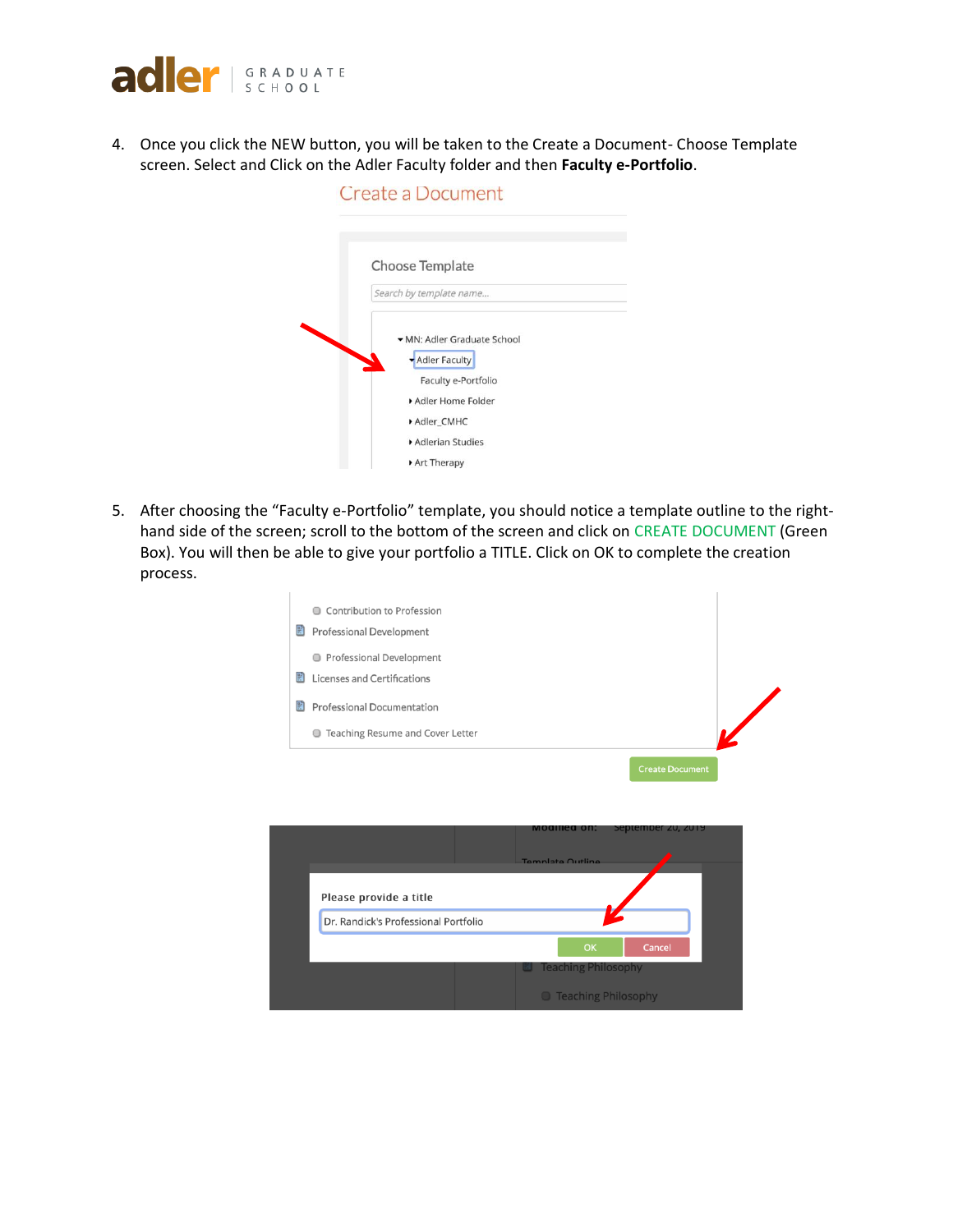

6. After clicking the OK button, you will be taken to a screen showing your newly created document. At this point, you will actually be inside the newly created Portfolio. To navigate through the Portfolio, click the tabs in the Page List on the left side to open each page. Once the page opens, you can edit the individual sections by using the edit buttons. To edit click on the "pencil" icon.

Documents Main Page

## Dr. Randick's Professional Portfolio



• For instructions on editing and submitting the portfolio for review, please see the next portion of the instructions.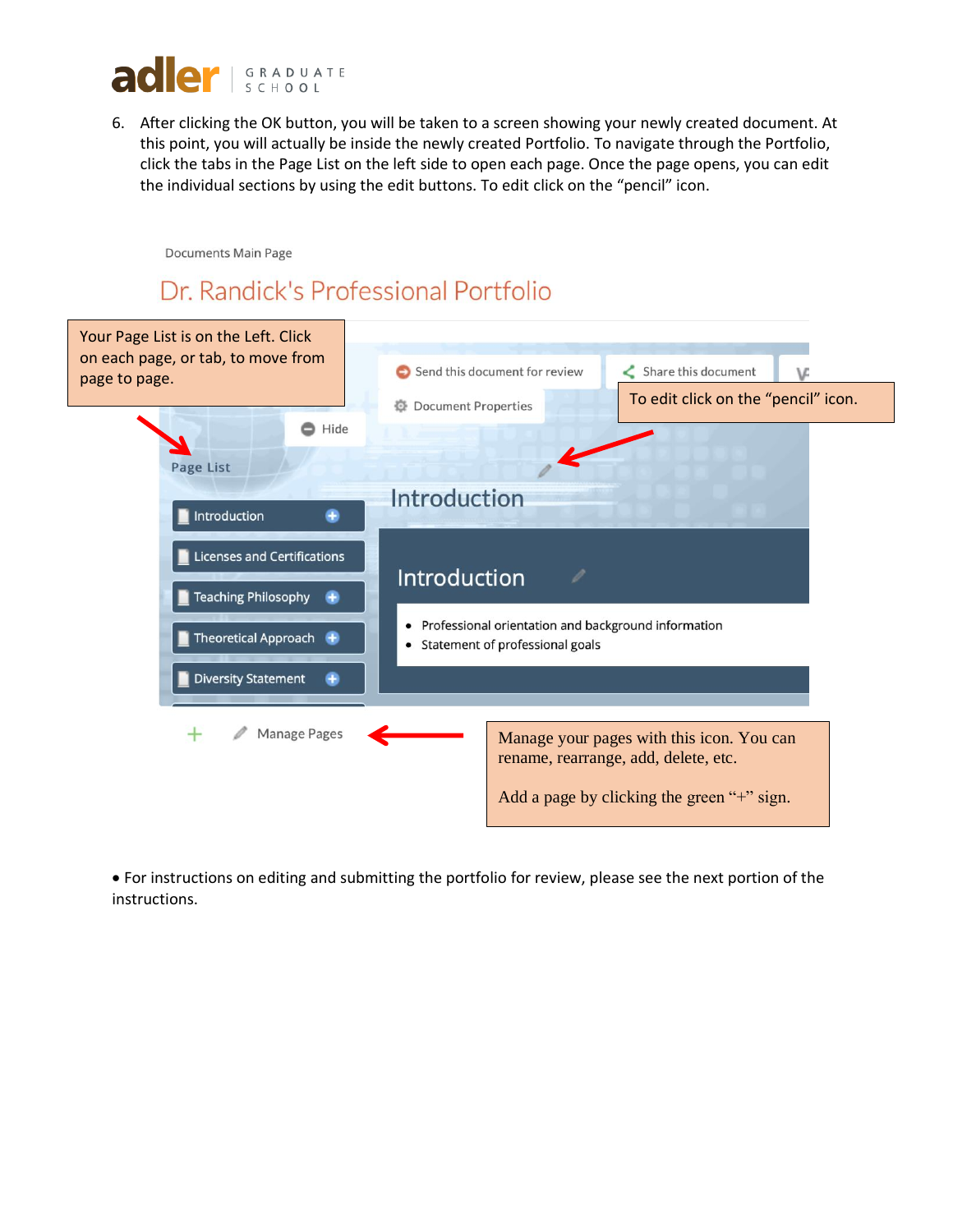## **Editing and Submitting the Portfolio**

To edit and submit the portfolio for review, follow the steps below. While step #1 may not be necessary if you have not left your newly created document, it does show how to access a saved portfolio in the DOCUMENTS section of LiveText.

- 1. Once you sign in, you will be taken to your DASHBOARD. From the DASHBOARD, click the LIVETEXT DOCS button.
- 2. The **LIVETEXT DOCS** button takes you to the **MY WORK** section of your LiveText account. All of the documents that you create and/or copy will initially be housed here. From this screen, click the title of your e-Portfolio.
- 3. Once you click the title to your e-Portfolio, your document will open.
- 4. Once inside, click any tab in the Page List section (on the left side) to open that page and begin editing the individual sections. Click the edit button – "pencil icon" to edit specific sections.
- 5. Once you click the edit button, you will be taken to a new screen, showing only the section being edited. For example, If I have clicked the edit button corresponding to the Teaching Philosophy section, you will see the standard text editor to enable editing for that section. Here you have an editing bar like the one you would find in MS Word and Moodle. The text inside the section gives you suggestions of what you can put in that section – these are suggestions based on the faculty evaluation form. Personalize each tab and make your portfolio unique to you.
- 6. Once you have entered the text you would like to include in that section, you may want to use the spell check feature, add attachments, save your work, or click save & finish to return to the main document page. If you do not click on the "Save and Finish" button, your work will be lost.
- 7. You can add files to any section. If you would like to add an attached file, while you are in the section editing mode, click the **FILE ATTACHMENT** button, then click on the UPLOAD NEW FILE button to the right, BROWSE and select the desired file by clicking OPEN, much like you would for an email attachment. NOTE: Allow the Status Bar (blue and white horizontal bar) to complete the upload until the word COMPLETED (in Green) appears to the right. If you leave the screen prior to this process of COMPLETION, the file will not be attached. The attached file shows up below the section text box. Click save and finish.
- 8. After you have edited each desired section and uploaded all attachments, you can to submit your portfolio to your department Chair. You can **SEND THIS DOCUMENT FOR REVIEW**. Click the SEND THIS DOCUMENT FOR REVIEW button. A SEARCH FOR REVIEWERS box will appear.
- 9. Type the name of the person who will be reviewing your portfolio in the search box. You can type a first name, a last name, both, or the username if you know it. Once you have finished typing, you'll see a list populated below the search box, showing available users associated with the search you entered. Click on the appropriate name. Then click on the **SUBMIT FOR REVIEW** button (Red Box). A confirmation message will appear.